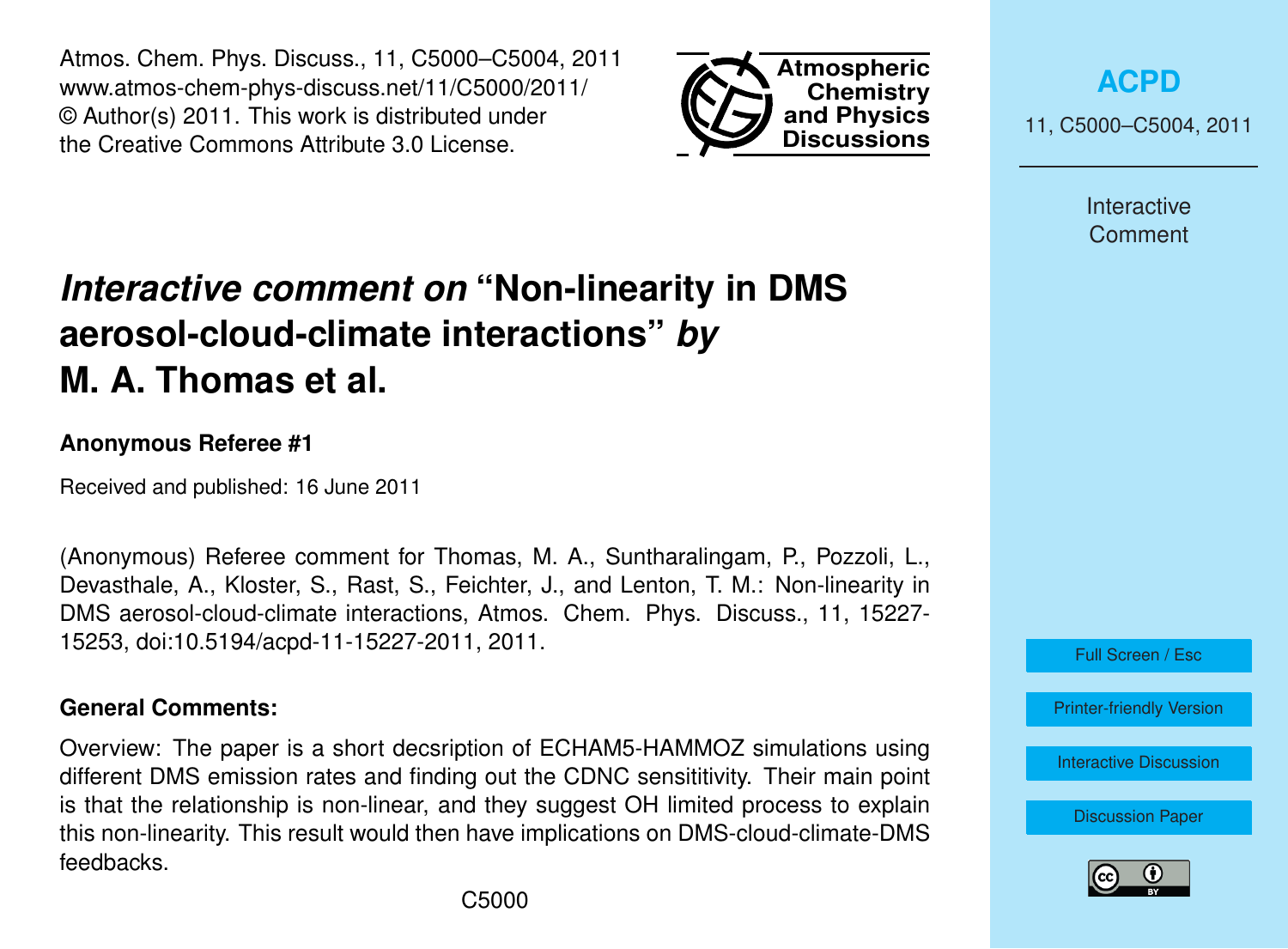I find the article generally well written. The ECHAM5-HAMMOZ is also a good tool for this kind of study and the results should be applicable for other groups as well.

There are some issues related to the overall explanation of the work.

What I found rather surprising, was that the authors were (apparently?) surprised on the fact that the dCDNC/dfDMS rate was not constant, i.e. the CDNC rates did not linearly depend on the increase of the DMS flux rate. I would have instead found any linear dependence very surpsising indeed. This is even more puzzling, as the authors spend relatively large part of the Introduction (pages 15229-15230) to explain previous studies where the non-linearity was already found. As the authors do however study the rate of non-linearity, this is somewhat acceptable. I would maybe revise at least the title to show that non-linearity itself is not the main result, the study concerns more on the rate of non-linearity.

A much more interesting, and potentially more problematic, issue is the non-linearity level itself. If we now consider that the doubling of the DMS will produce CDNC increase of 25% in the region of the interest. However, as there is no comparison to any actual DMS, SO2 or H2SO4 measurements (probably due lack of measurements), there is no way to actually know which part of the non-linearity we are in. If the system truly (in real life, not in model) is OH limited, the actual level of the DMS is critical, not the rate of change. If we do have wrong levels to start with in the model, the nonlinearity from OH limited processes might either modelled too high (if DMS levels are lower in real life) or low. This is especially worrying as the actual levels of DMS emissions are not (to my understanding) very well characterized. How do the levels of DMS emissions used in this paper compare to earlier studies?

Thus the point is, the level of non-linearity from OH levels should be strongly dependent on the DMS emissions, and thus only 3 points (0-emission, base case, 2\*base case) will only provide quite coarse way to see this. For more general results, we would need

**[ACPD](http://www.atmos-chem-phys-discuss.net)**

11, C5000–C5004, 2011

Interactive **Comment** 

Full Screen / Esc

[Printer-friendly Version](http://www.atmos-chem-phys-discuss.net/11/C5000/2011/acpd-11-C5000-2011-print.pdf)

[Interactive Discussion](http://www.atmos-chem-phys-discuss.net/11/15227/2011/acpd-11-15227-2011-discussion.html)

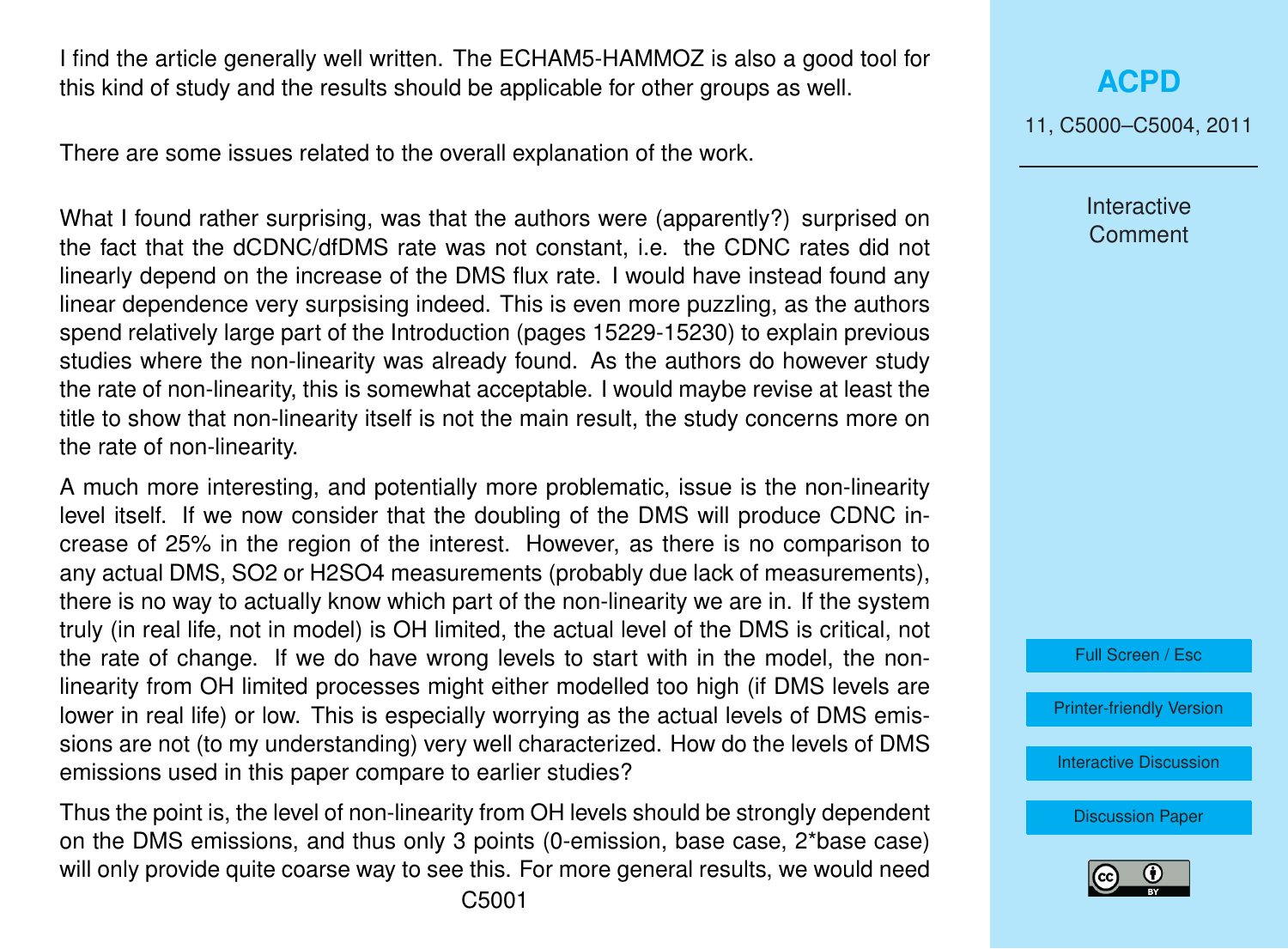to know at least 2 more points in between (or higher DMS) to see when the non-linearity starts and how it behaves with DMS increase. This would also serve as a good way to further support (or not) the main hypotheses of the paper (OH limitation). There is an other (weaker) way to study this, as the aerosol/cloud processes generally are much faster than 1/month. One could maybe see the non-linearity already by comparing the monthly averaged DMS fluxes to similarly averaged cloud parameters.

To improve this article for ACP publication, I would recommend answering the following in the manuscript:

- 1. What kind of situation would create such doubling in DMS fluxes? Is the doubling possible based on the current levels of knowledge? Comparable climate change induced changes are usually in range of  $+6.5\%$  (Houghton et al, 2001),  $+2.4\%$ (Bopp et al, 2004) and -8.0% (Stier et al, 2006)..
- 2. Are the simulated SO2, DMS and H2SO4 levels reasonable compared to (similar, not necessarily from the same region) measurements? Are the DMS emissions used in the base-case simulations reasonable (as far as can be determined)?
- 3. Are there indications that there is a linear region and non-linear region of the dCDNC/dfDMS or d(CD r)/dfDMS?
- 4. Are there major sinks of OH not included in the simulations? Such as organic emissions from the oceans? How could they influence the non-linearity?
- 5. I would also like to see more discussion on other potential non-linearities. Are the overall CDNC, TOA and CD effective radii nonlinearities dominated by the OH? There are many other factors in the the aerosol-cloud processes which could significantly change if the system is perturbed. Examples are: oxidation rates of other pollutants, growth of large particles (resulting in decrease of almost-CCN sized particles), increases in deposition rates of the grown particles, new particle

11, C5000–C5004, 2011

Interactive **Comment** 



[Printer-friendly Version](http://www.atmos-chem-phys-discuss.net/11/C5000/2011/acpd-11-C5000-2011-print.pdf)

[Interactive Discussion](http://www.atmos-chem-phys-discuss.net/11/15227/2011/acpd-11-15227-2011-discussion.html)

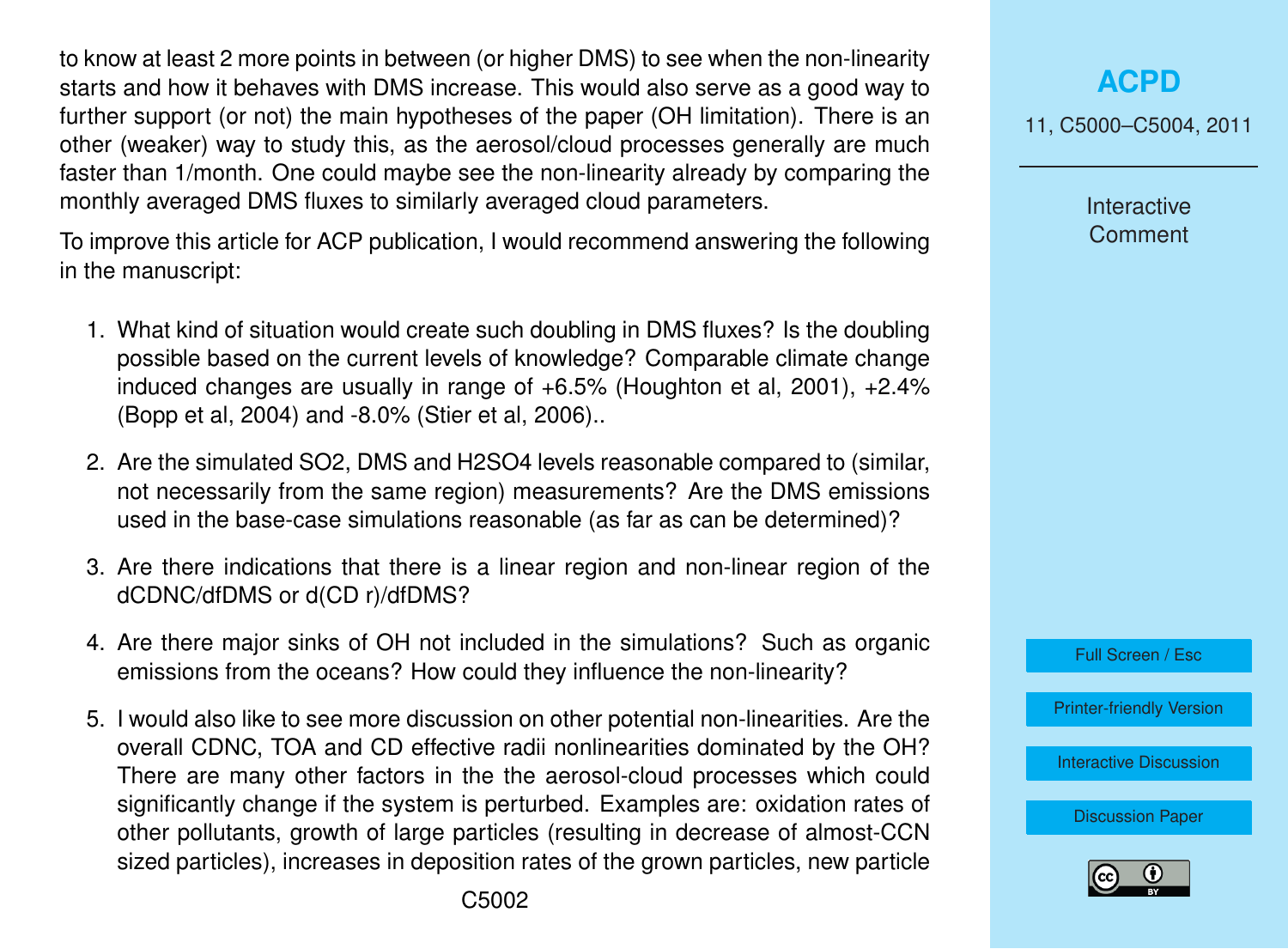formation, etc. These should be more discussed than actually simulated. Do the authors have a good reason to believe the OH process is the dominating one?

- 6. The DMS emission rates are strongly dependent on the meteorological conditions. In the simulations done in this work, the model was nudged to ECMWF fields. However, the nudging on my understanding will not produce exactly same meteorological fields due normally every 6h nudging. Do the surface wind fields show strong variability between the simulations (probably not)?
- 7. Do the authors consider other boundary conditions of their work as a major influence of the results? These include resolution, period of the study (2000), location of comparison region (75-30S), relatively old-fashioned new particle formation routine (Vehkamaki, 2002), sea salt emission rates, etc?

## **Final verdict: Major corrections (because of probably needed new simulations, otherwise ok)**

#### **Specific comments:**

Regarding tables: Is there a specific reason why in e.g. Table 1, the row title explanation is given above the column title explanation. This is confusing (and the reason for the arrows?) as the column titles are aligned on the top of the table cell. I would either change the order (parameters // diagnostics) or remove the explanations altogether and explain in the figure caption.

Figures have (at least in my PDF) atrocious resolution. They are readable, but should really be given in better format for publication.

#### **References**

Houghton, J.T. et al. (eds) Climate Change 2001: The Scientific Basis, Contri- bution of C5003

# **[ACPD](http://www.atmos-chem-phys-discuss.net)**

11, C5000–C5004, 2011

Interactive **Comment** 

Full Screen / Esc

[Printer-friendly Version](http://www.atmos-chem-phys-discuss.net/11/C5000/2011/acpd-11-C5000-2011-print.pdf)

[Interactive Discussion](http://www.atmos-chem-phys-discuss.net/11/15227/2011/acpd-11-15227-2011-discussion.html)